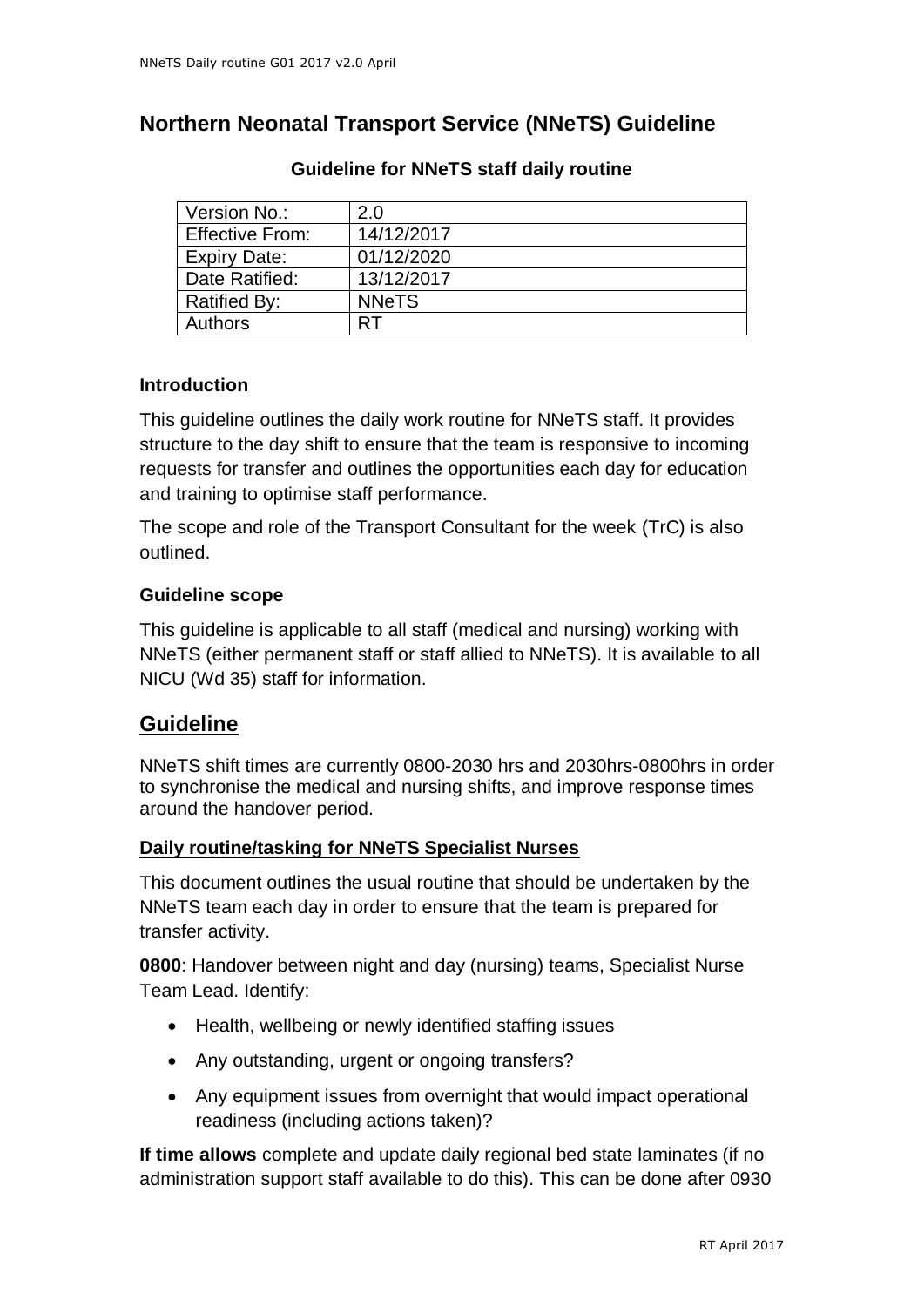daily briefing if not time for completion before this. Permanent electronic record use will be established once database has been activated.

**0830**: attend NICU (Wd35) morning teaching activity

## **0930:** *NNeTS daily briefing* **(TrC/Specialist Nurse Team Lead)**

- Identify any issues with staffing (health, availability)
- Identify any issues with NNeTS equipment
- Identify any issues with ambulance service
- Identify any safety issues which might affect staff or patients
- Identify any planned work (e.g. repatriations)
- Review of the transport (yellow) sheets from the previous 24 hours (or 72 hours if Monday morning) focussing on:
	- o Completeness of documentation
	- o Identification of any safety, risk or governance issues (clinical)
	- o Minutes of meeting to be captured in communications book

Note: Data will eventually be entered into database (once database is established. A template will be used to record and save this event, one per transport reviewed.

> o NCARDRS notification: If the review of a yellow sheet from the previous day highlights a congenital anomaly as one of the features of the clinical presentation, then the TrC should make a NCARDRS notification for the baby.

[\(https://nww.api.encore.nhs.uk/ncardrs/](https://nww.api.encore.nhs.uk/ncardrs/) accessed from a Trust computer; use either neonatal or delivery form, makes no difference)

**NNeTS additional daily activity:** (to occur ideally after the daily briefing, but flexibly as work allows and need demands)

- **1. Formal Equipment Check:**
	- Check transport trolleys and kit: replace/restock as required. This **must** be completed once during every shift. If it is possible, the registrar who would be working with the NNeTS team during daytime hours (i.e. the postnatal registrar) should be invited to take part in this check, though their attendance depends on their clinical workload. This is primarily intended to be for their education.

Note: on the first of each month, the four NNeTS kit bags must be stripped and restocked. This is a high priority check as it ensures infrequently used items are in date and allows replacement where they are not. It should be completed either on day or night shift, depending on ongoing workload.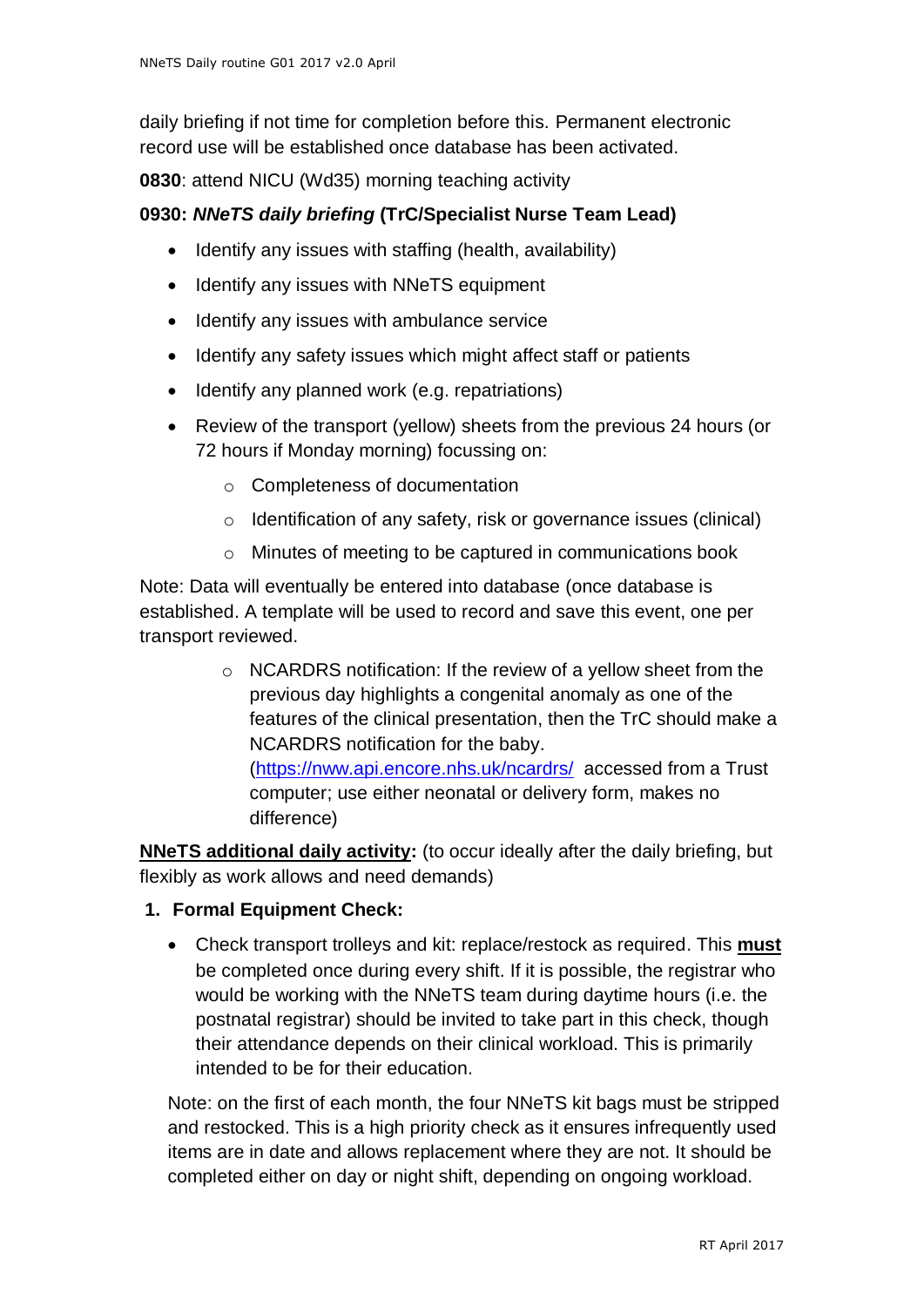Any missing or unavailable items during restocking should be reported to the SNTL.

### **2. Education**

- One activity per day shift (30-60mins), work allowing. TrC, NP or Specialist Nurse Team Lead (SNTL) to lead/deliver. Educational activity for the benefit of the transport nurses +/- TNP on duty. Can include:
	- o Skills teaching/practice
	- o Drills (using simulation for specific actions e.g. obstructed ET tube)
	- o Simulation scenarios of clinical situations that might occur on transport (may include assessment and diagnosis or broader problems than those which lead to use of 'drills')
	- o Equipment education (such as a review of set-up/use)

## **3. Individual debriefing/case discussions/feedback (as required by staff on duty)**

o Ad-hoc based on team requirements

### **4. Practice support and development:**

Practice support on NICU: if asked to check resus equipment (on NICU or in the delivery suite/NBC) or the in-house trolley, the NNeTS nurse should always take a non-NNeTS staff member with them to teach and develop their skills in managing the equipment.

## **5. Small group debriefing/risk management discussion (as first stage of risk management process)**

- o This event will have been organised by SNTL to occur during working hours wherever possible and the TrC notified in advance
- o Will need to be chaired by TrC
- o Summary of learning should be provided to SNTL who will disseminate learning and/or arrange for incident to be taken to fuller risk management if required.

#### **6. Fielding transfer requests: (through the day)**

The administration support staff will eventually take responsibility for this but in the event of the team being contacted about a transfer (and the administration support staff not being available), the NNeTS nurse should take the initial call details. If it is about an acute transfer of an unwell baby, then the TrC should be informed and involved in the telephone call as soon as possible (daytime hours).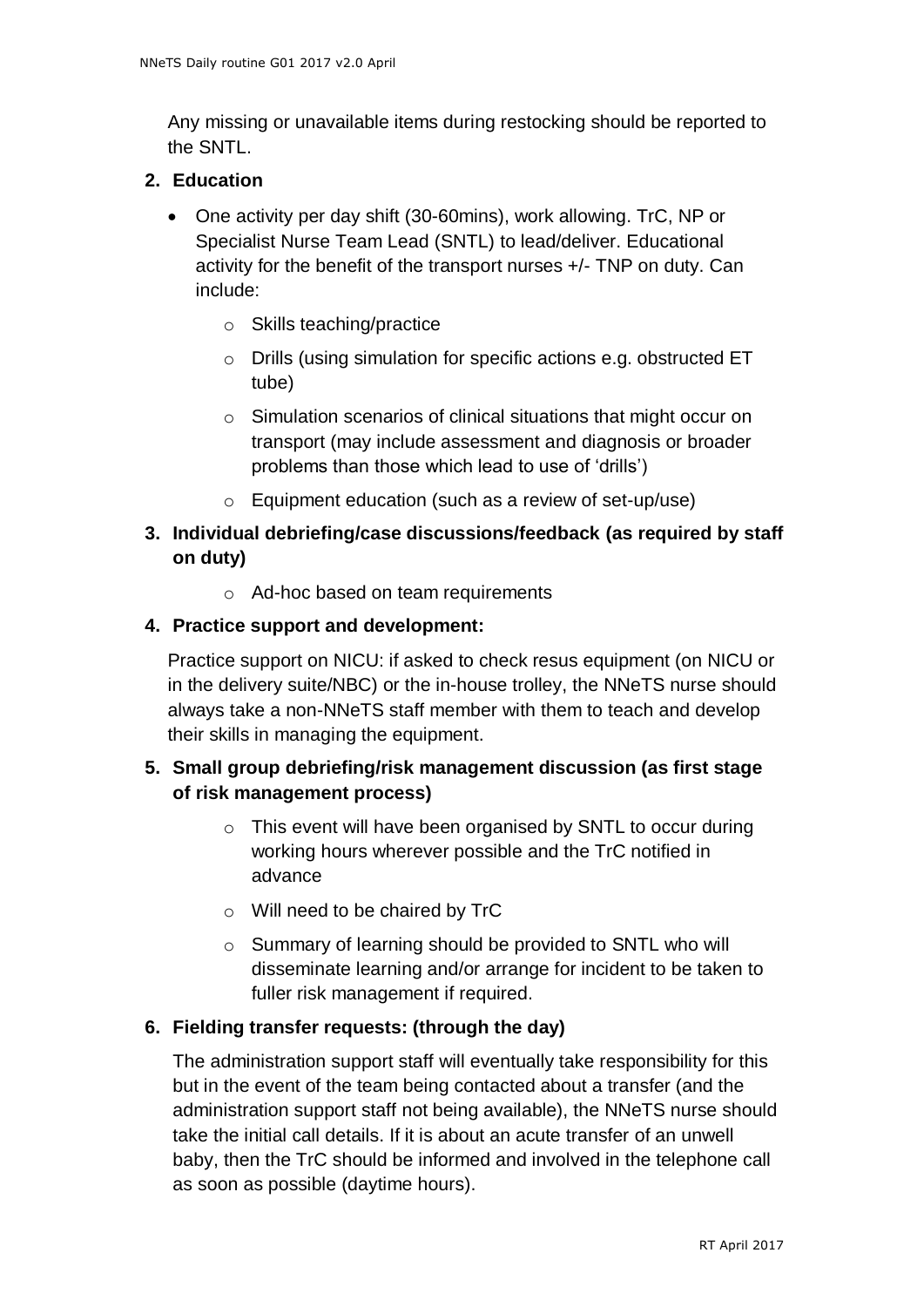# **Night shift:**

There will be less opportunity for planned teaching during night shifts, but it is still essential that the following activities are complete before any clinical work commences:

- Handover between day and night (nursing) teams (as outlined above)
- Check transport trolleys and kit: replace/restock as required
- Complete and update daily regional bed state laminates (if no administration support staff available to do this). Update the excel spreadsheet with this information (once share drive access secured).

Liaise with Consultant on call for NICU to update them with current and anticipated activity, service capability and also to confirm thresholds for notifying the Consultant of referrals for transport overnight if the Consultant is not on site.

As with daytime working, if asked to check resus equipment (on NICU or in the delivery suite/NBC) then the NNeTS nurse should always take a non-NNeTS staff member with them to teach and develop their skills in managing the equipment.

It is currently most likely that night shifts will involve ad-hoc involvement in care of babies on NICU if not out on transfer. If 2 NNeTS nurses are on shift overnight then one should liaise with ITU (red) and one with HDU/SCBU (blue/green) areas to assist. As staffing on NICU improves the non-transport time for NNeTS team members will increasingly involve service development and governance activities.

# **Postnatal registrar**

The postnatal registrar is the current 'first port of call' for providing medical staff on transfer during the day. They need to ensure that at some point in the morning (best timed with the end of the NNeTS briefing) they liaise with the NNeTS nurses on shift and *complete a joint, transport equipment check with them* at that time. The aim of this joint check is to ensure that the medical staff doing transport are familiar with the kit that they have to use and offers opportunity for them to ask questions if required before equipment issues arise in the field. This check is separate from, and does not replace, the functional and restocking check done by the NNeTS during their shift.

# **Transport Consultant (TrC) Role**

The current allocated hours for the weekly transport consultant is 7PA/week (i.e. 28 hours total, or 5 hours 36 minutes per day over a normal 5 day working week). An alternative way to accomplish the role would be to work 0830-1530hrs for 4 days per week.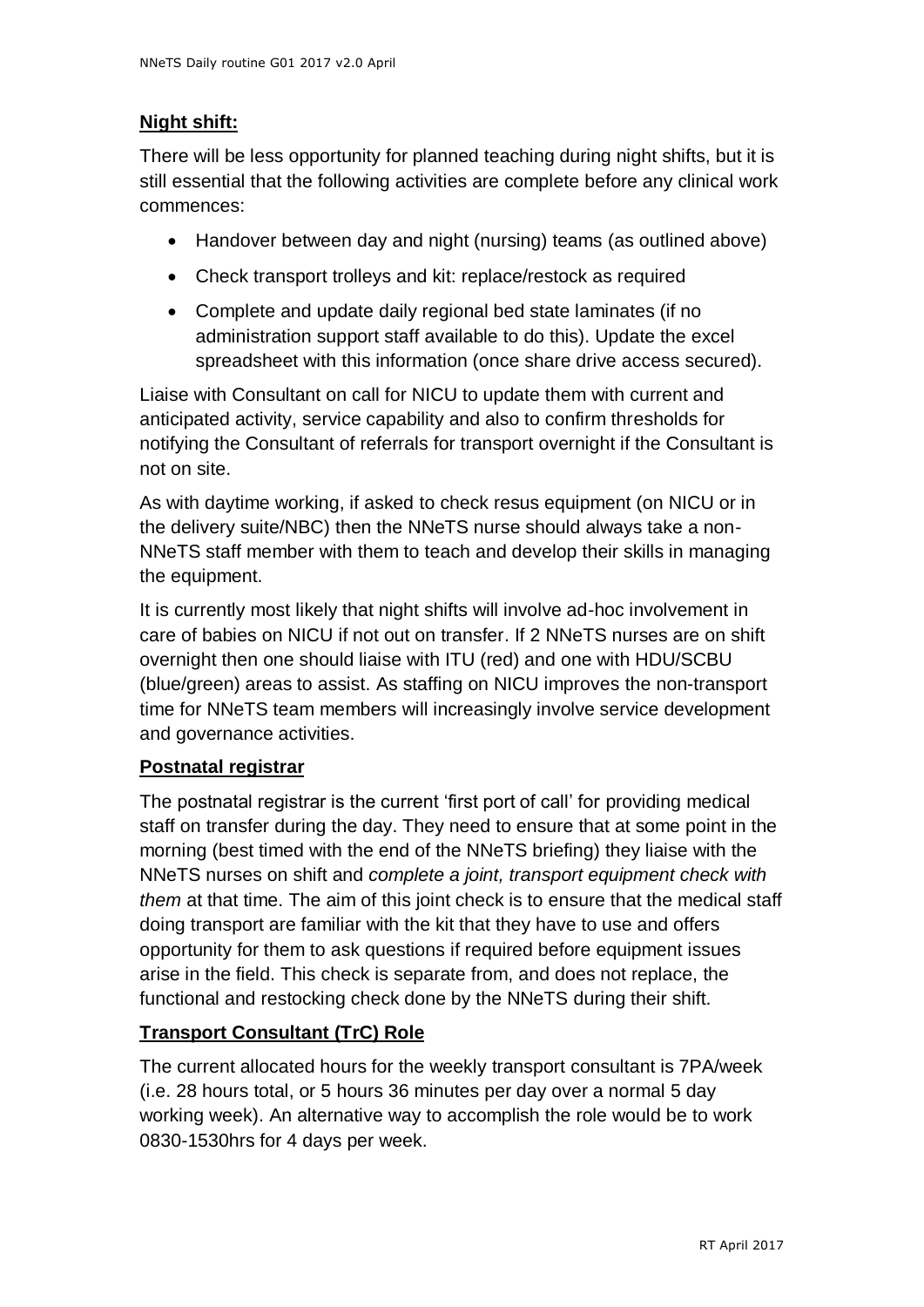Work pattern is at the professional discretion of the TrC for the week, but it should be communicated clearly to the SNTL and the red consultant for that week to avoid any confusion about availability.

The 28 hours are flexible within reason, such that a longer than expected day may be offset later in the week. In the early stages of evolution of the service, while there is still significant demand on the NNeTS nurses to fill spaces in the NICU working, it *may* be optimal that the TrC is available 5 days a week where possible.

The role of the transport consultant will evolve over time as the team completes recruitment and the nurse practitioners come on line, though this is anticipated within months-years, not weeks.

Outlined above is the first iteration of a proposed working day for the transport team above, though clinical need may impact the educational aspects until there has been suitable improvement of the staffing on NICU to reduce the ad-hoc daily secondment of NNeTS staff into the NICU establishment.

It should be noted that out of the specified hours for TrC presence, the oversight for NNeTS process falls under the on-call consultant. When there is no TrC for a week for any reason, the red consultant should take the lead in negotiation with their colleagues in-house that week. In these circumstances the 'daily routine' timings may vary to accommodate the ward round.

*Currently, the TrC role has three key facets:*

- a) Logistics
	- Responsibility for taking telephone calls regarding acutely unwell babies requiring transfer, giving advice and organising the transfer (in liaison with the red consultant)
	- Providing advice for NNeTS teams during transports
- b) Teaching/training
	- Each day (workload allowing) there should be some education provided for the team. This might well be led by the TrC but equally the SNTL or a nurse practitioner might do some training on a piece of equipment, or the whole team (TNP plus nurses) might be engaged in simulation or drills. Case reviews or discussions about a particular clinical topic would also be an alternative. As TrC is for the week, this can be planned on the Monday for the week ahead with the team.
	- Daytime supervision and teaching *on transfer*s: as the Transport Nurse Practitioners (TNPs) move through their training there will be a degree of 'on the road' apprenticeship to their learning. For the majority of these episodes, an experienced neonatal HST or one of the research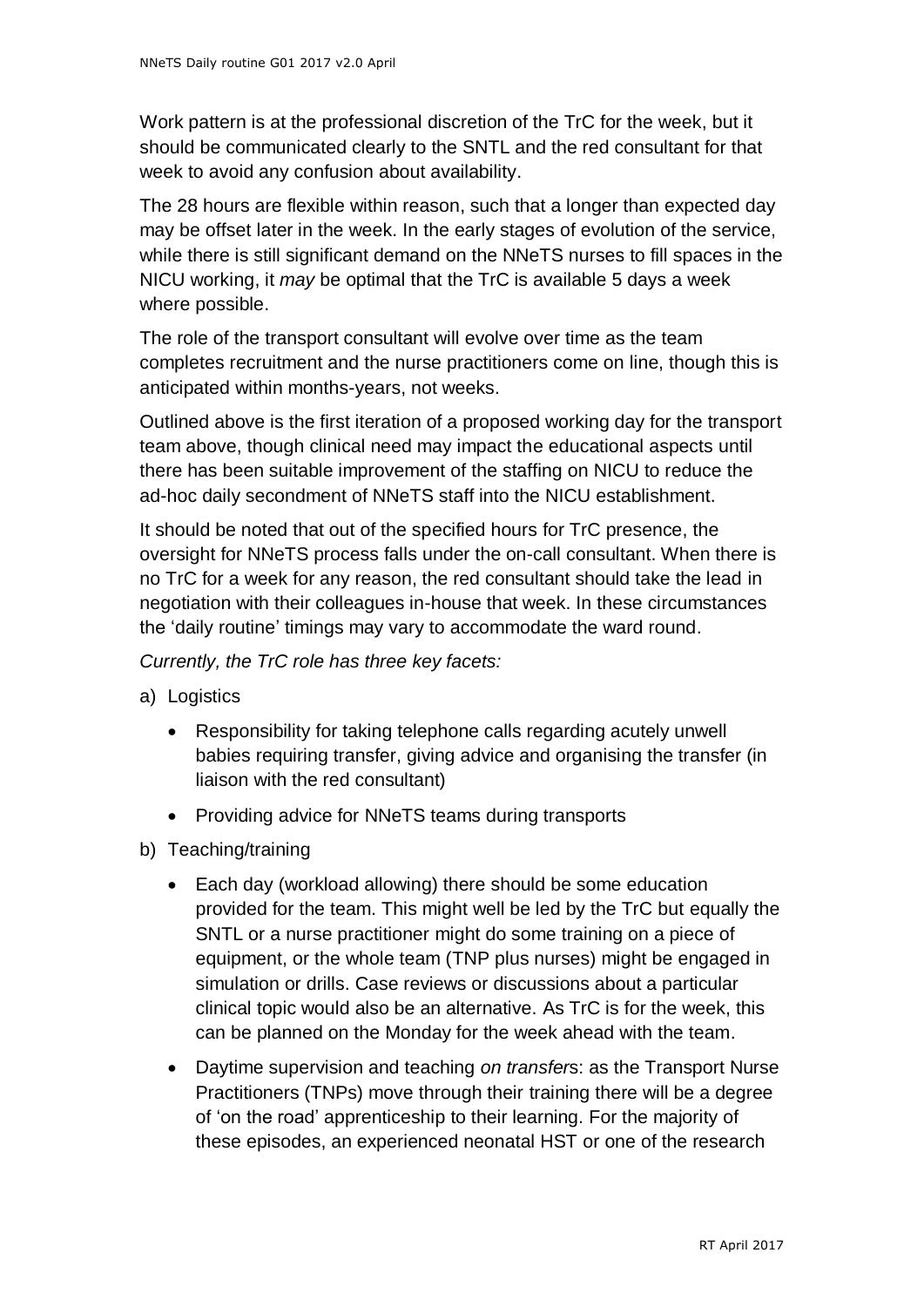fellows doing regular transfers should be well placed to support this learning.

Similarly there will be a 1-2 month period each 6m as trainees rotate through the NICU during which some upskilling of middle grades is required to continue the acute transport delivery for the foreseeable future.

The TrC should be prepared to make a case-by-case assessment as to whether it is possible, beneficial and/or in the best interests of the patient for them to go on a transfer. If the TrC does go, this should be as an addition to the normal team complement (Nurse +1) and with the principal aim of supporting learning.

- c) Governance
	- There should be a daily review of transports from the previous 24 hours led by the TrC. There will be an excel template for recording this review available on the shared drive and each review should have a saved file to accompany it. The yellow sheet data will be put into a separate transport database but it is not the TrC's responsibility to do so. The daily review should highlight any problems which have occurred and if needed (either as part of a 'theme' of problems, or a significant individual event) this should then be notified to the SNTL who will schedule a formal meeting with the staff involved on the transfer and possibly further inclusion for formal case review as part of risk management.

#### A note on consultant service delivery:

NNeTS cannot provide a dedicated, consultant *delivered* service 24/7. As outlined above, the role of the TrC week is one which is best served with the TrC resident in the building providing liaison, advice, education and support to the NNeTS staff.

However, if there is an acute transfer situation arising that would potentially benefit from a consultant presence during the transfer, the TrC should consider this at the time and make a decision about going out on transfer or not. This unusual occurrence might arise, for example, due to the acuity of the transfer in combination with another factor(s) such as a very junior, recently-rotated registrar.

For the foreseeable future the bulk of service *delivery* for ITU transfers will remain with medical staff at tier 2/research fellow level.

#### **NNeTS meetings**

Formal transport risk management meetings occur every other month, chaired by either the NNeTS Transport Consultant Lead or Specialist Nuse Team